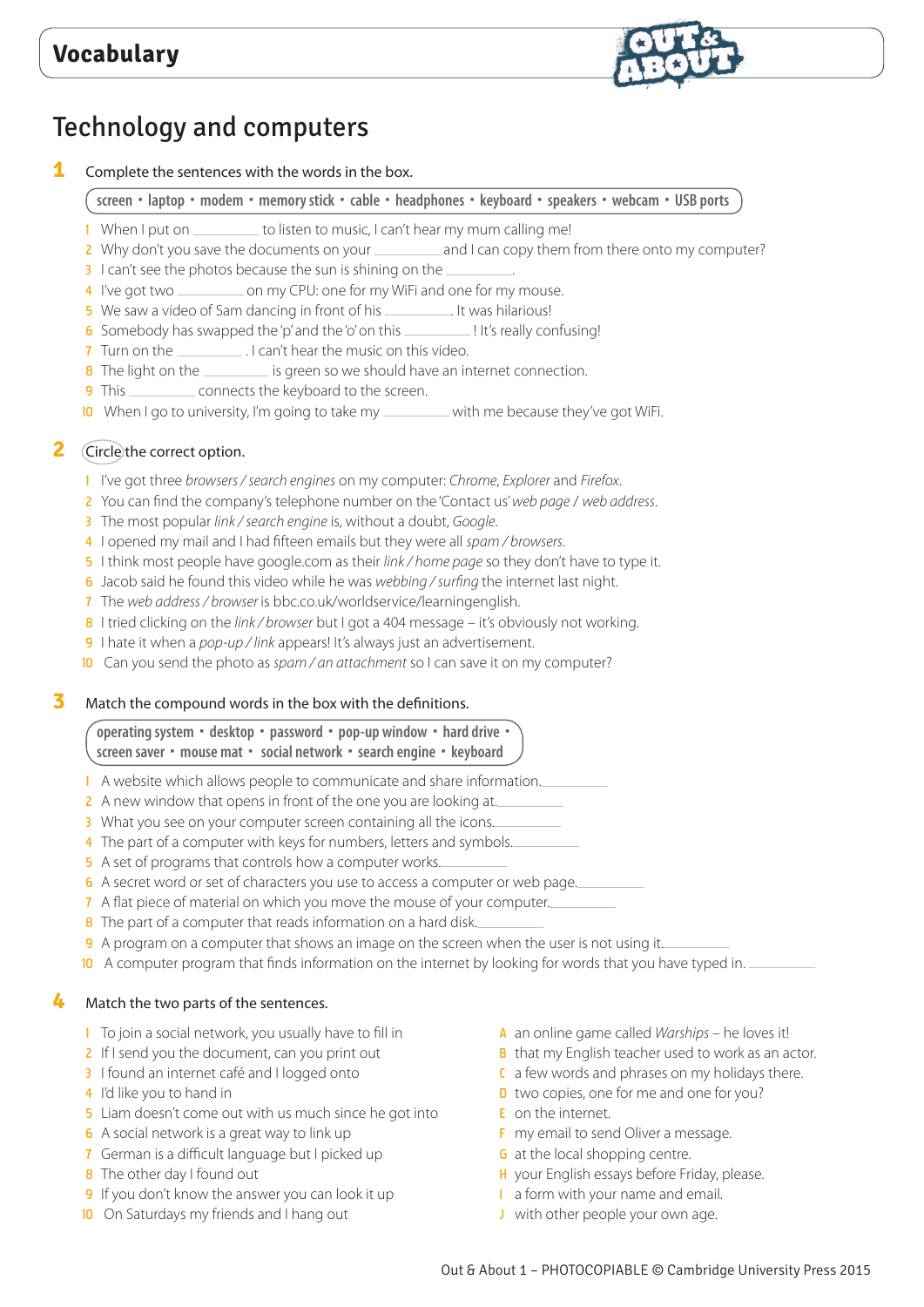

### **5** Match the mobile phone words with the definitions.

- 1 network coverage
- 2 cloud
- 3 broadband
- 4 app
- 5 carrier
- 6 storage
- 7 smartphone

**10** Bluetooth

- 8 tariff
- 9 settings
- F a mobile phone that can be used as a computer and connect to the internet G the area covered by a service provider where a phone call can be made

C the internet, usually where your files and information are stored online D wireless technology that enables mobile devices to communicate

- H a system that enables connection with a high speed of data transfer
- I a company that provides internet or mobile phone services

A how much data a computer or other device may contain

**B** a program for tablets or mobile phones

E the positions of the controls on a mobile device

J a charge or group of charges for mobile phone or internet services

## **6** Complete the text with the words in Exercise 5.

| 000                                                                                                                                                                                                                                                                                                                                                                                                                                                                                  |  |
|--------------------------------------------------------------------------------------------------------------------------------------------------------------------------------------------------------------------------------------------------------------------------------------------------------------------------------------------------------------------------------------------------------------------------------------------------------------------------------------|--|
| C(x)                                                                                                                                                                                                                                                                                                                                                                                                                                                                                 |  |
| TOP TIPS FOR BUYING A MOBILE PHONE<br>So, you're thinking of getting a new mobile phone? So you're looking at the latest 1____________ from Samsung, Apple or LG with<br>the same capacity as a small computer. So what do you need to think about?                                                                                                                                                                                                                                  |  |
| Decide what you need<br>What are you going to be using you phone for? If you like taking pictures and making videos, then your phone will need a lot<br>of <sup>2</sup> ____________. Of course, nowadays a lot of data can be saved to the <sup>3</sup> ____________ so check your phone<br>has this option. The memory capacity of your phone is also important if you're going to be downloading a lot<br>of 4 __________ for messaging, social networking or just playing games. |  |
| Who will you go with?<br>There are a lot of big companies offering a lot of different services. The 5_________ have lots of contracts and levels of service.<br>Make sure the $6 \_$ is good where you live and where you go on holiday! Then decide how much you can pay a month<br>$-$ the $7$ $\_\_\_\_\_\_\_\_\$ can be very confusing.<br>Check the specs                                                                                                                       |  |
| Another thing you might like to check is whether the carrier offers 8 ___________ - speed of upload and download might be<br>important to you. Do you need <sup>9</sup> __________ on your phone to pass data from one device to another? And once you get the                                                                                                                                                                                                                       |  |

phone, check the <sup>10</sup> carefully – privacy is important and these can also affect the duration of battery power.

 $\frac{1}{4}$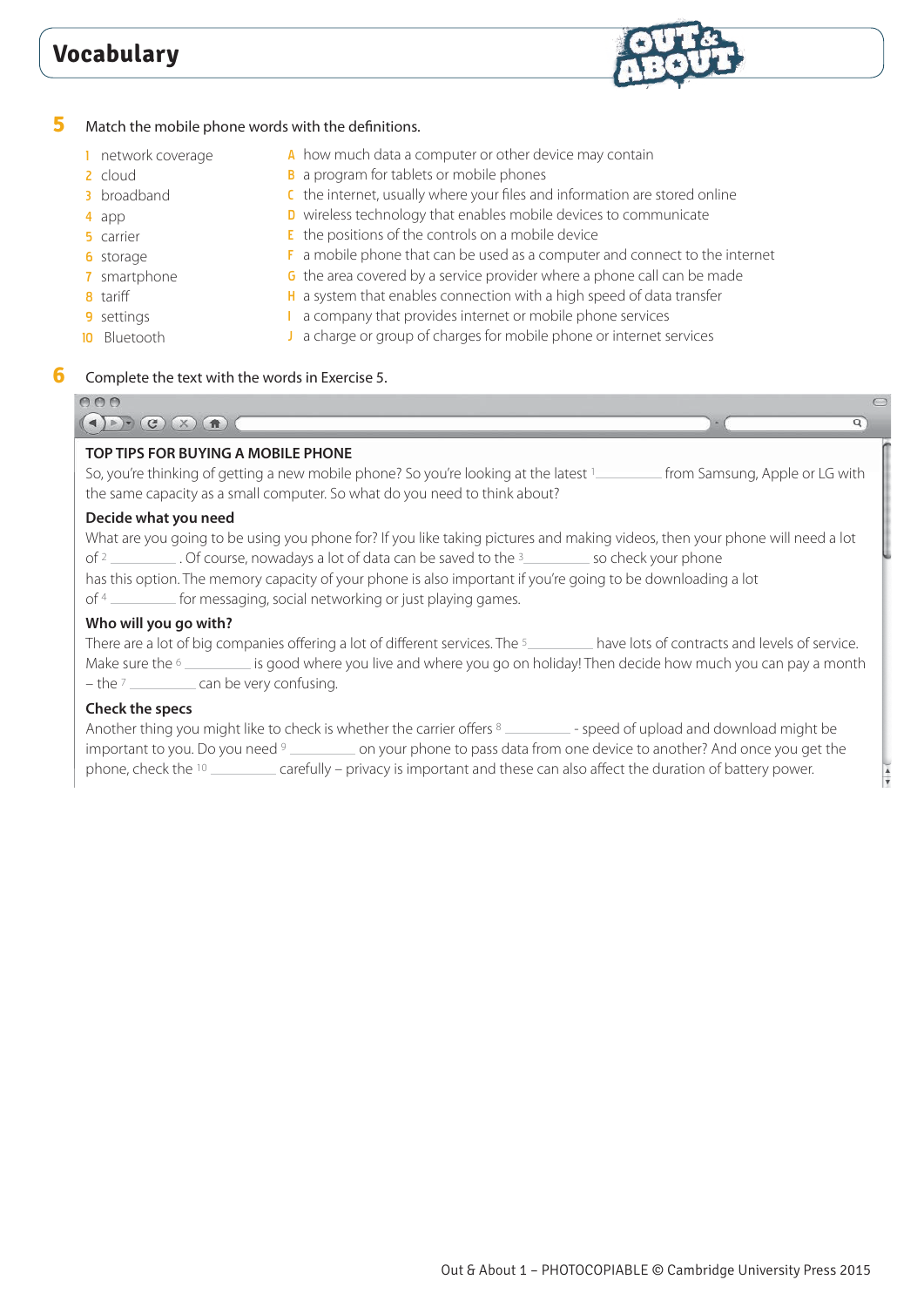

# Prefixes

**1** Complete the table with the opposite of the adjectives in the box.

happy · mature · regular · comfortable · legal · complete · relevant · possible · lucky · legible · healthy · patient · correct

### **2** Complete the sentences. Choose from the opposites in the table in Exercise 3.

- 1 In the USA it's \_\_\_\_\_\_\_\_\_ to drink alcohol until you're twenty-one years old.
- 2 Joshua eats at a fast food restaurant almost every day. That's really
- 3 All the sentences in this exercise are <u>second the virtual</u> until you write in the correct word.
- 4 He was going to win the race but he fell just before he crossed the line. He was so
- 5 He's twenty-one years old but he acts like he's twelve! He's really
- 6 If you said the answer was 890, that's  $\frac{1}{15}$ . It's 892.
- 7 The subject of the discussion is nutrition and you're talking about music! That's  $\equiv$
- 8 I think the verb *to sing* is \_\_\_\_\_\_\_\_, isn't it?

## **3** Complete the table. Make the opposite of the nouns in the box by adding *dis-*, *im-*, *mis-* or *un-*.

### **spelling • happiness • patience • advantage • respect • possibility**

| dis- | im- | mis- | un- |
|------|-----|------|-----|
|      |     |      |     |
|      |     |      |     |
|      |     |      |     |

## **4** Complete the sentences with the opposites in Exercise 9.

- 1 I was very unhappy with your essay. There were too many <u>in it</u>.
- 2 You can't produce sugar with no calories. It's an \_\_\_\_\_\_\_\_\_.
- 3 They were really rude to the teacher. They showed total
- 4 She's experiencing a lot of \_\_\_\_\_\_\_\_\_\_ at the moment and she doesn't want to go to school.
- 5 The subset of leaving school at 16 is that it's difficult to get a good job.
- 6 She's really good with young children. There's never any **interpollent** in her voice.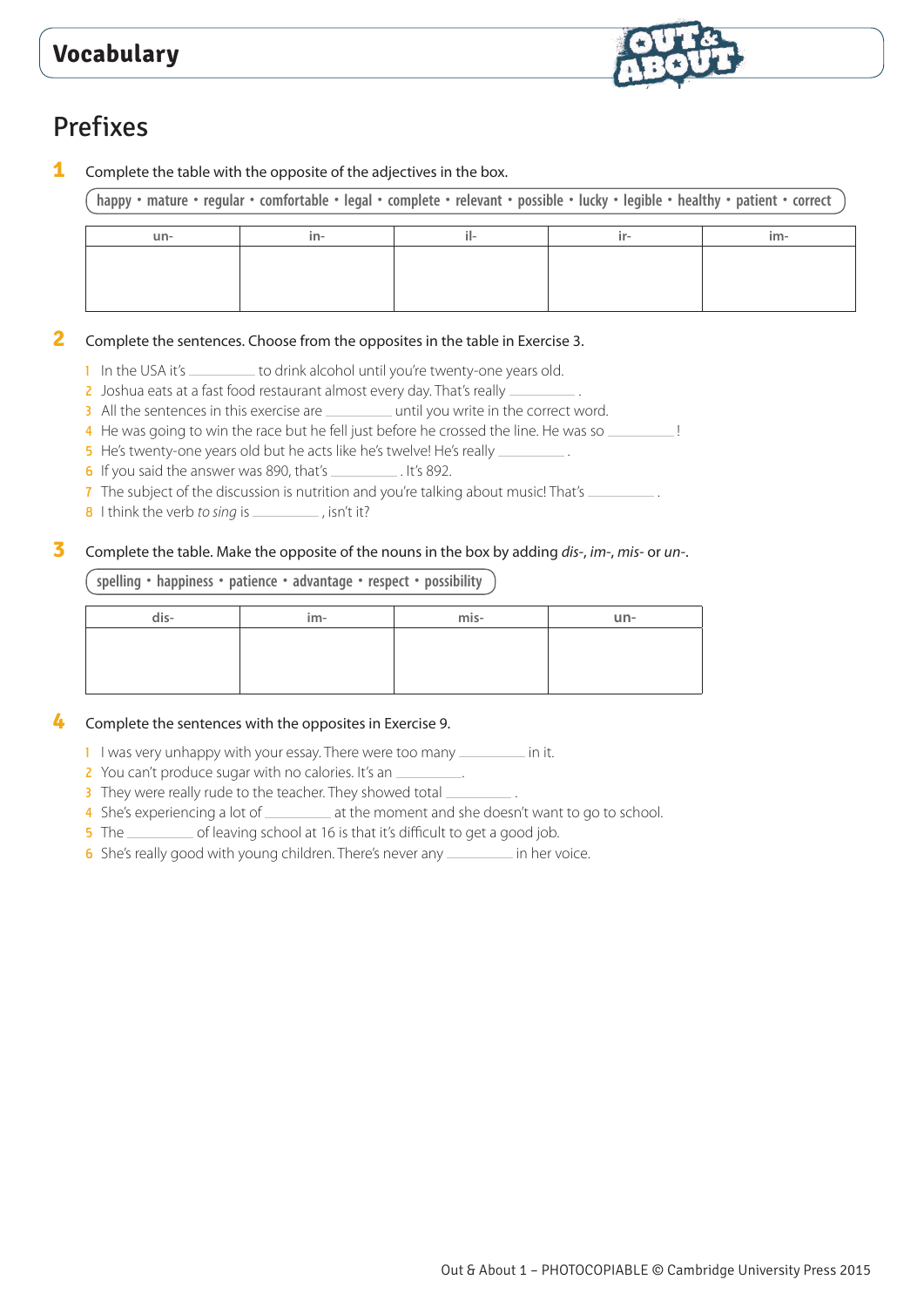

# The media

**1** Match the descriptions with the types of TV programme in the box.

**children's animation • quiz show • the news • soap opera • sitcom • drama • reality show • documentary**

- 1 And when they opened the door of the house there was a dead guy on the floor, so they started investigating ...
- 2 So the contestants start off with  $€10,000$  and they have to answer different questions to try to keep the money.
- 3 The programme follows a group of elephants that have to find water in the dry season.
- 4 Well, they said that there was a huge tornado in the USA and lots of people were killed.
- 5 In this programme some mothers are trying to find a suitable girl or boy for their children. They start with six candidates and every week they get rid of one.
- 6 In last night's show, Ellen finally realised that Greg was having an affair with Sonia and she threw him out.
- 7 It's about a guy who tells his son and daughter about how he met his wife (their mother) and about their group of friends who live in New York. It's really funny.
- 8 There's a robotic cat called Doraemon, who travels back in time to Japan to help a young boy called Nobita Nobi.

### **2** Match the television words with the definitions.

- 1 live /larv/
- 2 zapping
- 3 adverts
- 4 cable television
- 5 remote control
- 6 broadcast
- 7 channel
- 8 prime time
- A the system that sends TV signals under the ground
- **B** to send out a programme on TV
- C a device that you hold in your hand to control the TV
- **D** short films on TV to promote a product or service
- E a TV station
- **F** seen while it is happening
- G the time when the largest number of people are watching
- H changing channels quickly

### **3** Complete the sentences with the words from Exercise 6.

- 1 MTV was the first \_\_\_\_\_\_\_\_\_ to show only music videos.
- 2 The World Cup Final is \_\_\_\_\_\_\_\_\_\_\_ on TV all around the world.
- 3 They are going to show the Wimbledon final \_\_\_\_\_\_\_\_\_\_ on Channel 5.
- 4 I hate watching TV with my brother. He spends the whole time without watching anything.
- 5 In the UK and Ireland, is between 8 p.m. and 10 p.m.
- 6 I can never find the \_\_\_\_\_\_\_\_\_ when I want to watch TV.
- 7 As soon as the come on, I usually turn over to something else.
- 8 We've got about one hundred channels now because we've got  $\equiv$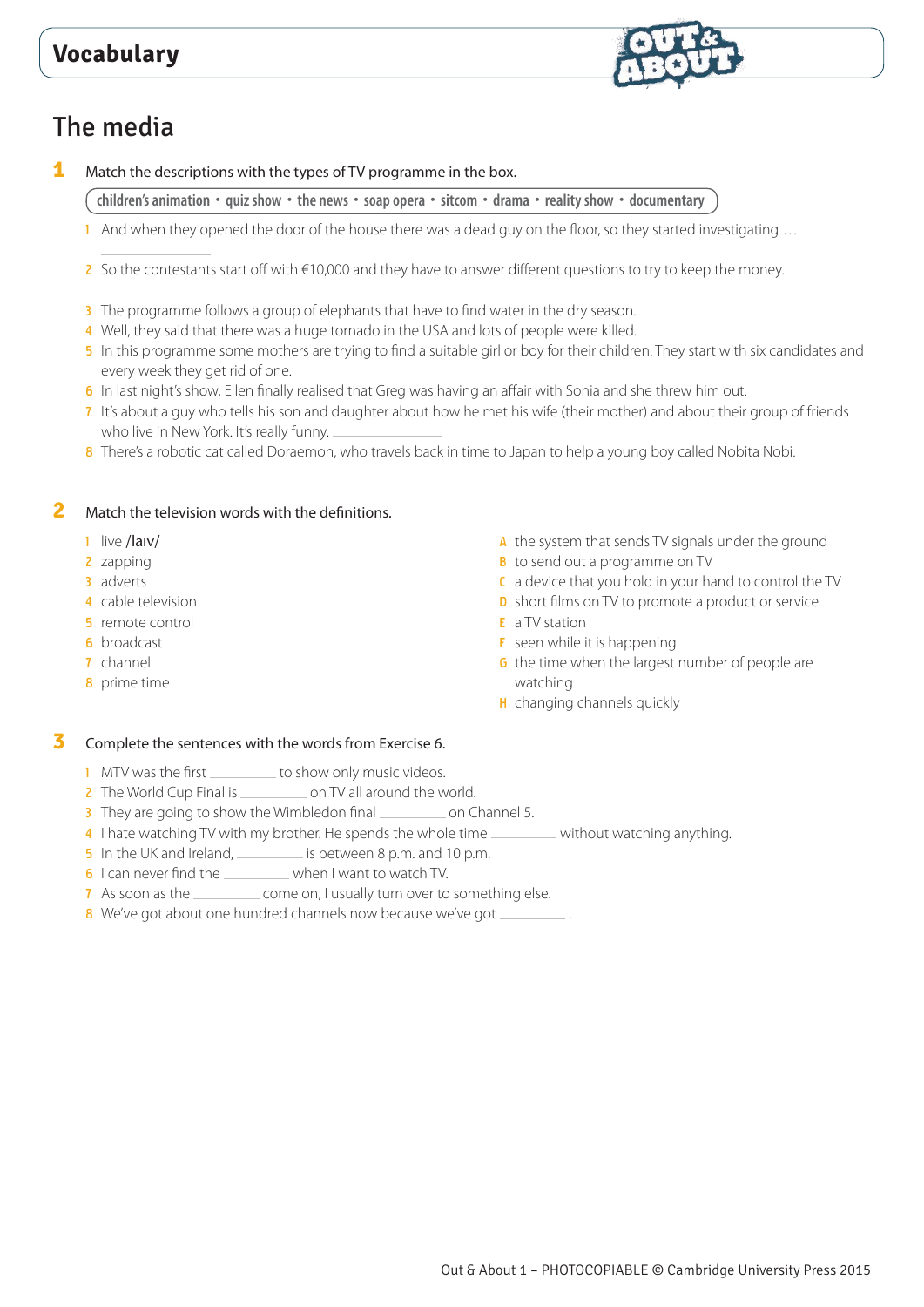



- 1 My aunt and uncle's son is my  $\equiv$
- 2 My mother and father's daughter is my
- 3 My brother's wife is my \_\_\_\_\_\_\_\_\_\_.
- 4 My sister's daughter is my
- 5 My father's father is my  $\equiv$
- 6 My father is my mother's \_\_\_\_\_\_\_\_\_\_.
- 7 My mother's brother is my \_\_\_\_\_\_\_\_\_.
- 8 I am their son. They are my
- 9 My husband's mother is my \_\_\_\_\_\_\_\_\_\_.<br>In My daughter's son is my \_\_\_\_\_\_\_\_\_\_.
- 10 My daughter's son is my

### **2** Match the family words and expressions with the definitions.

- 
- 1 only child **A** a person who gives you advice and help, similar to a father
- 2 twins B a child whose parents are dead
- 
- 3 related **C** two children born to the same mother at the same time 4 father figure **D** a person who has the legal right to take care of a child
- 5 great-grandmother **E** a child who has no brothers or sisters
- 
- 
- 
- 
- **6** orphan **F** belonging to the same family
- **7** single parent **G** my grandmother's mother
- 8 guardian H a woman or man who has a child but is not married or in a civil partnership
- 
- 
- **9** widow **I** having formally agreed to marry
- 10 engaged J a woman whose husband has died and who has not married again

# **3** Complete the sentences with the words in Exercise 5.

- 1 Andy and Jeff are \_\_\_\_\_\_\_\_\_\_\_. They're almost identical.
- 2 It's very difficult for a <u>the same to work full time</u> and care of their children.
- 3 Brendan is an \_\_\_\_\_\_\_\_\_\_\_. His parents died when he was two years old.
- 4 My \_\_\_\_\_\_\_\_ died when I was three years old but I don't remember her.
- 5 A parent or <u>must give their consent for the school trip</u> so please ask them to sign this form.
- 6 My sister-in-law and I are only **constant in the My marriage.**
- 7 My father died in 2012. My mother has been a
- 8 Over the years, he became a \_\_\_\_\_\_\_\_\_ to me and he was always there to help and support me.
- 9 Carla's an so she has to care for her sick mother on her own.
- 10 Luis and I have decided to get \_\_\_\_\_\_\_\_\_. We're going to get married next year.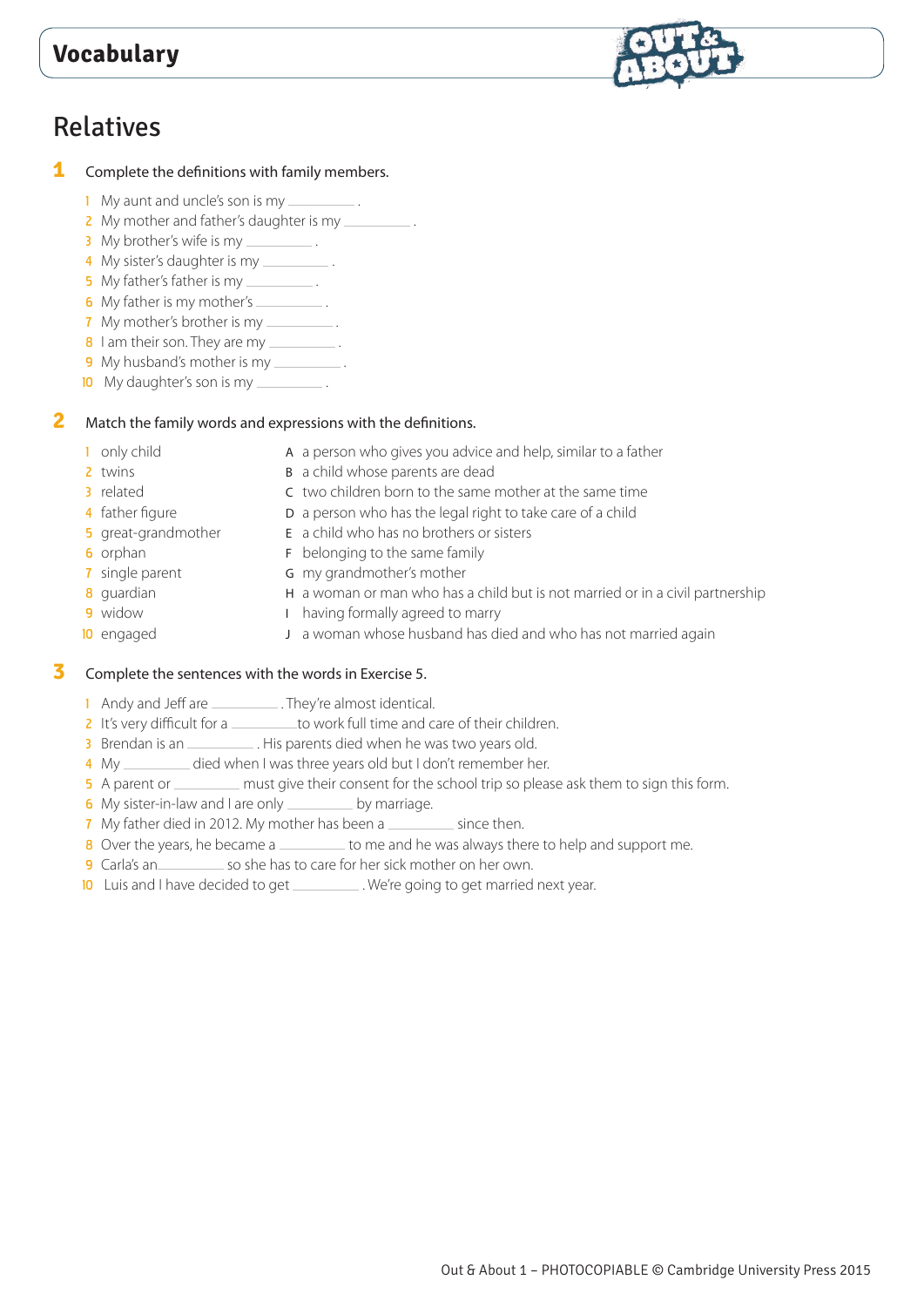

# Adjectives, adverbs and nouns

**1** Complete the sentences with the correct adjective form of the words in the box.

# **excite • annoy • disappoint • tire • surprise • bore • interest • confuse • worry • amaze**

- 1 He told me all about his trip to Scotland. I found it really \_\_\_\_\_\_\_\_\_\_. I'd really like to go there.
- 2 Lisa's in her room and I think she's crying. I'm getting very \_\_\_\_\_\_
- 3 Could you stop playing with that ball in the house? It's really \_\_\_\_\_\_\_
- 4 My dad explained to me how an engine works but there are so many parts that it got really
- 5 Sandra is really good at doing magic tricks. She showed me some card tricks they were \_\_\_\_\_\_\_\_!
- 6 I wasn't expecting to see Roberto at the party so when he turned up I was really ....
- 7 I don't want to go out tonight. I'm too \_\_\_\_\_\_\_\_\_\_.
- 8 My little brother still believes in Father Christmas so on Christmas Eve he was really ...
- 9 Our English teacher's lessons are never . Learning English with him is always fun.
- 10 We weren't able to go on holiday this year. I was really \_\_\_\_\_\_\_\_\_\_.

# **2** Circle the correct option.

- 1 I think you wrote a very *good / well* essay.
- 2 Helen was speaking very *loud / loudly* so everyone in the room could hear her.
- 3 We've got a really good team so *hopeful / hopefully* we'll win tonight.
- 4 There isn't much time to shop so please choose what you want to buy *quick / quickly*.
- 5 All my answers were *correct / correctly*.I got full marks!
- 6 It wasn't an *easy / easily* thing to do, so it took me a long time.
- 7 I told him not to behave too *serious / seriously*, but to have a bit of fun.

# **3** Complete the sentences with compound nouns made from the nouns in brackets.

- 1 I love going for a run at \_\_\_\_\_\_\_\_\_\_\_, before everyone gets up. (sun)
- 2 Shall I put your glass of water on your \_\_\_\_\_\_\_\_ table? (bed)
- 3 He's had a \_\_\_\_\_\_\_\_ and bought some new clothes, so he looks really smart now! (hair)
- 4 She did a lot of work in the theatre before she became a \_\_\_\_\_\_\_\_\_\_. (film)
- 5 I love the summer because we have more hours of \_\_\_\_\_\_\_\_\_\_\_. (day)
- 6 Our internal electron regulates when we feel sleepy or awake during the day and night. (body)
- 7 My dentist recommended this type of \_\_\_\_\_\_\_\_\_\_ because it's supposed to be very effective. (tooth)
- 8 This book is about the **the writer felt when her son went missing.** (heart)
- 9 I like my sister's new \_\_\_\_\_\_\_\_ very much. He's good fun! (boy)
- 10 This year, could we have a holiday somewhere sunny in January or February to avoid the \_\_\_\_\_\_\_\_\_? (winter)

# **4** Choose the word in each group that does not form a compound noun with the noun in capitals.

- 1 SUN screen / shine / hat / brush
- 2 HAIR style / light / dryer / spray
- 3 HAND bag / writing / band / ball
- 4 BATH room / dress / mat / time
- 5 FOOT place / step / path / print
- 6 RAIN forest / coat / shoe / bow
- 7 guide / subject / text / note / BOOK
- 8 back / head / ear / toe ACHE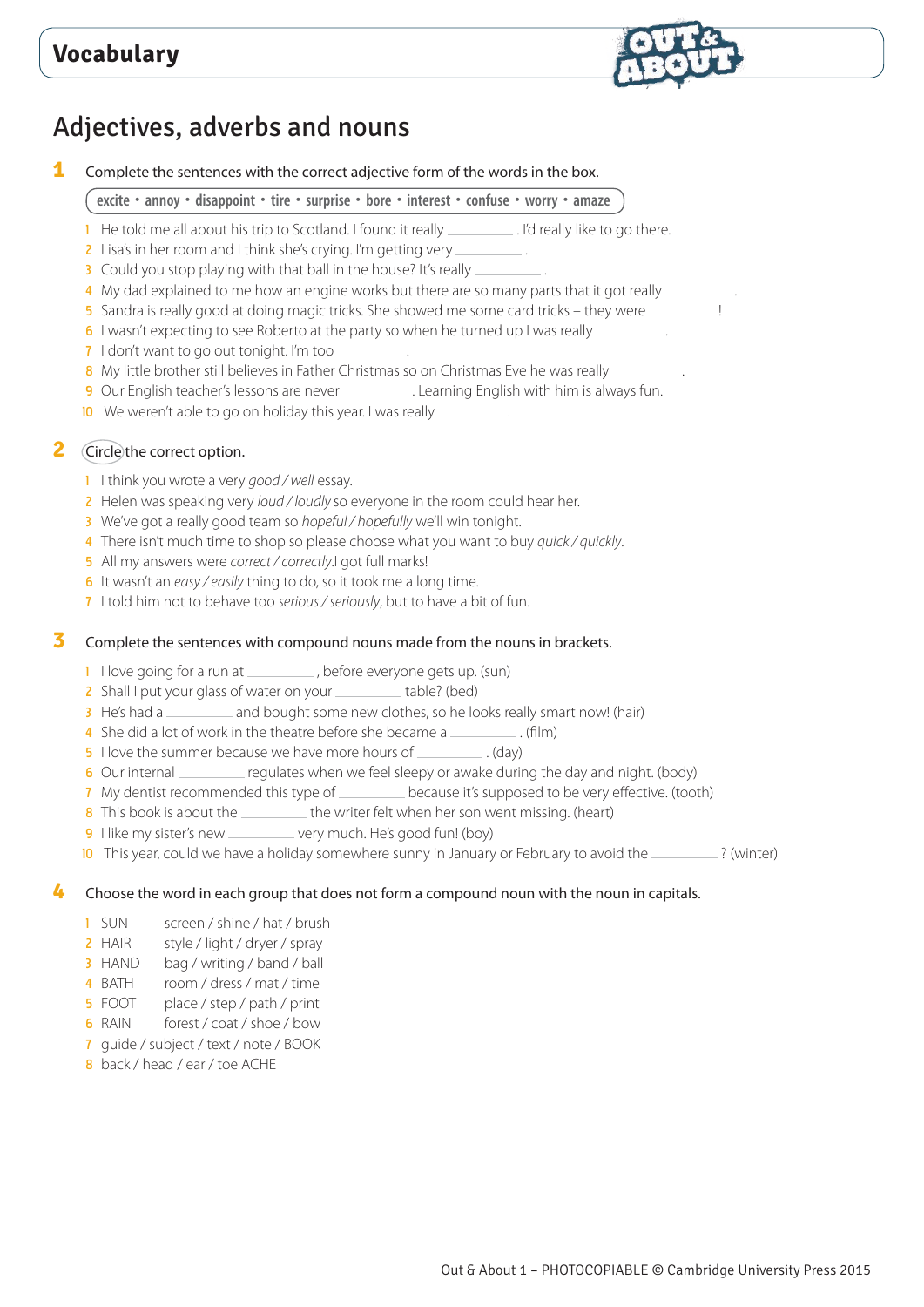

# Sports

## **1** Circle the word that does not belong in each group.

- 1 football referee, corner, goalkeeper, bat, offside
- 2 tennis net, pitch, serve, smash, ace
- 3 basketball dribble, free throw, grass, slam-dunk, court
- 4 Formula 1 sprinting, circuit, mechanic, pit lane, pole position
- 5 swimming pool, crawl, backstroke, goggles, tyres
- 6 golf course, hole, green, track, birdie

# **2** Match the sports with the definitions.

- 1 sandboarding A Using ropes, you go up the side of mountains.
- 2 rock climbing B You jump off a bridge with an elastic rope around your ankles.
	-
- 3 sky surfing C You ride a bike up and down hills and mountains as fast as you can.
- 4 bungee jumping **D** You jump out of plane with a board on your feet and surf through the air as you fall.
- 5 mountain biking E You stand on a board, like a snowboard, and surf down sand dunes.

## **3** Complete the sentences with the correct form of *play*, *run*, *go* or *do*.

- 1 When I was younger, I same in fishing with my dad every Saturday.
- 2 Rafael Nadal **tennis really well.**
- 3 Tomorrow, we \_\_\_\_\_\_\_\_\_\_\_ swimming in the lake.
- 4 On Sundays, my friends and I \_\_\_\_\_\_\_\_ mountain biking.
- 5 I'm very fit because I\_\_\_\_\_\_\_\_\_ aerobics every day.
- 6 I like running but I don't like races.
- 7 My cousin \_\_\_\_\_\_\_\_\_\_\_\_ judo. He's really good at it.
- 8 I was hockey when I broke the stick!

### **4** Match the sports with two words from the box.

#### **referee • bat • double fault • helmet • chequered flag • harness • corner • try • river**  bicycle • board • scrum • rod • bowler • crawl • rope • racquet • pole position • dunes • lane

- 1 sandboarding
- 2 tennis \_\_\_\_\_
- 3 mountain biking
- 4 rugby
- 5 swimming \_\_
- 6 fishing  $-$
- 7 motor racing
- 8 football
- 9 rock climbing
- 10 cricket

# **5** Match the sports words with the definitions.

- 
- 
- 
- 
- 
- 
- 
- 
- 
- 
- 1 spectators **A** to score the same points or to finish at the same time as another competitor
- 2 champion B the person you are competing against
- 3 runner-up **C** an occasion when you win a game or match
- 4 tie **D** a game that is won very easily by a person or team
- 5 disqualify E to beat another team in a competition so they can no longer compete in it
- 6 opponent F to stop someone being in a competition, usually because they did something wrong
- **7** victory **G** the number of points or goals achieved in a game
- 8 knock out **H** the person who has beaten all the other competitors
- 9 score **I** the person who comes second in a race or competition
- 10 walkover **J** the people who watch a sporting event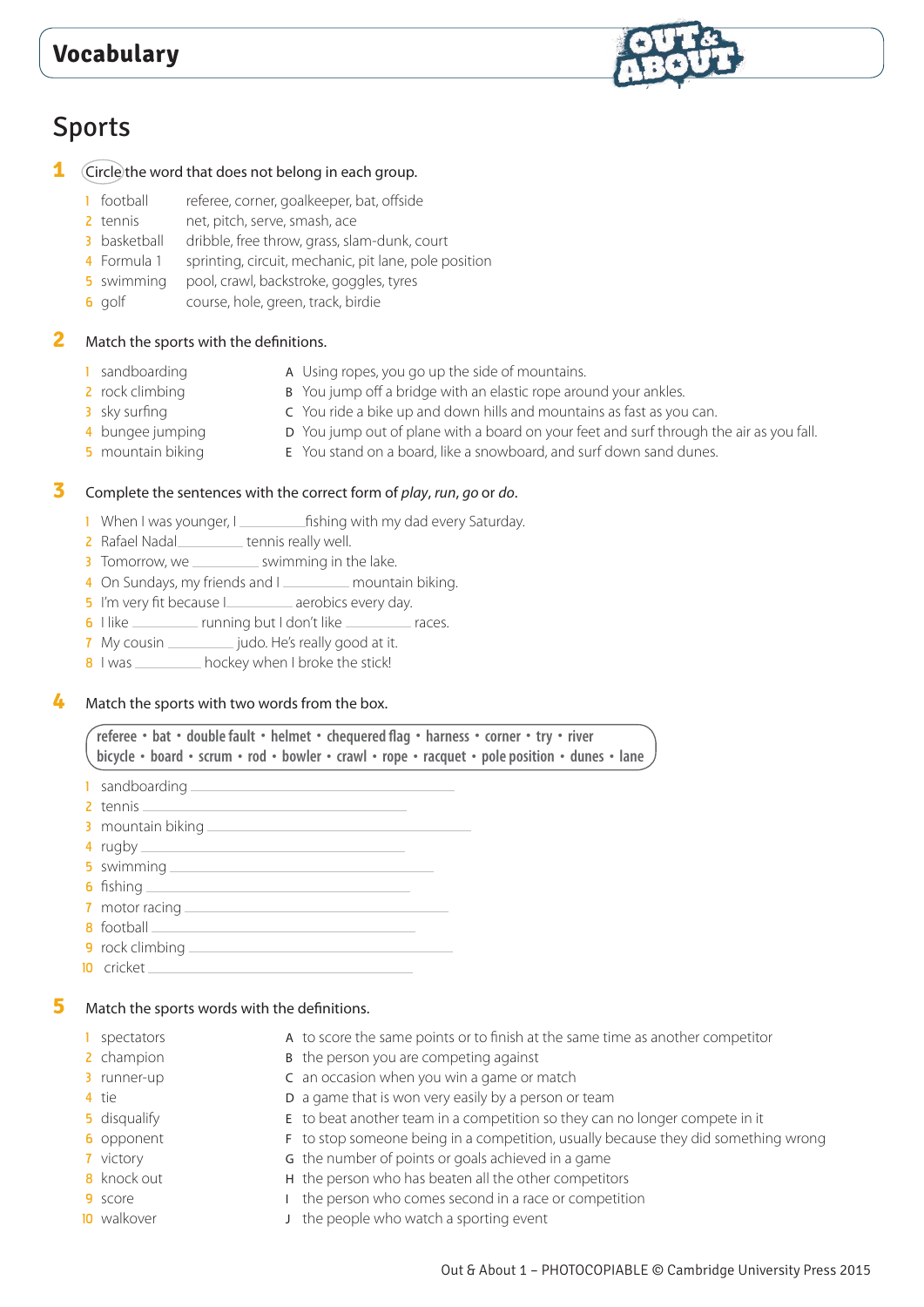

### **6** Complete the sentences with the correct form of the words in Exercise 7.

- 1 Verdasco's \_\_\_\_\_\_\_\_\_ today is the Serbian, Novak Djokovic. He's going to be hard to beat.
- $2$  He's won more races than anyone else this season surely he'll be the  $\equiv$
- 3 West Ham have \_\_\_\_\_\_\_\_\_ Arsenal and Manchester City to get to today's final.
- 4 I missed the first half of the match. What's the \_\_\_\_\_\_\_\_\_\_?
- 5 Last year's \_\_\_\_\_\_\_\_ was Phillip Smith. He was just two points behind the champion Barnes.
- 6 So these two girls are \_\_\_\_\_\_\_\_\_\_\_ at this stage in the competition. This is the deciding round.
- 7 Don't start running before the gun goes off they'll \_\_\_\_\_\_\_\_\_ you.
- 8 There were 40,000 in the stadium watching last night's match.
- 9 New Zealand beat Wales 56–6. It was a total \_\_\_\_\_\_\_\_\_\_ !
- 10 This is an important match.  $\frac{10}{10}$  This is an important match.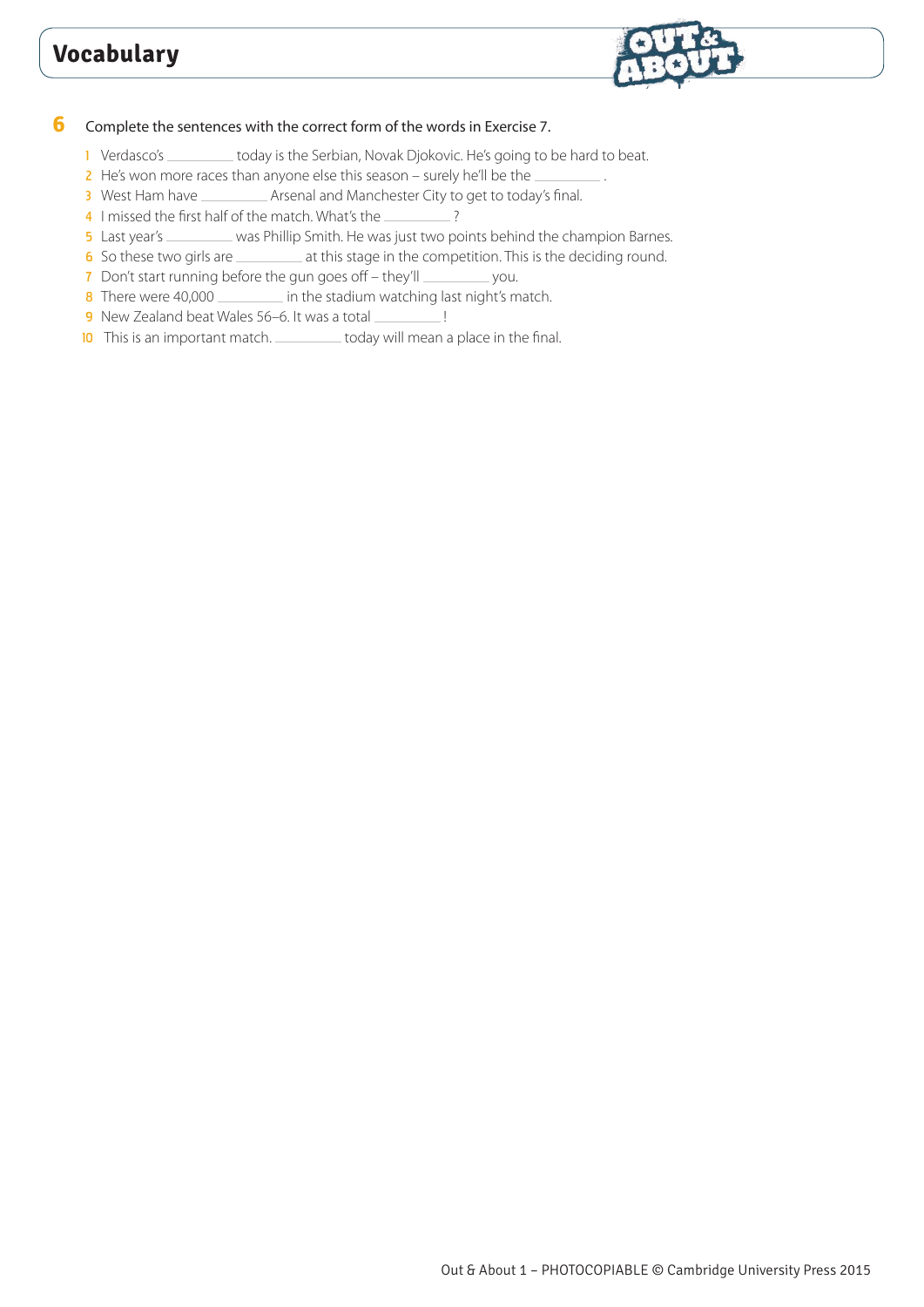# Do and make

# **1** Circle the correct option.

- 1 I asked her if she could *do / make* me a favour.
- 2 Can you please *do / make* sure that you have all the necessary equipment?
- 3 When I've *done / made* my homework, I'll call you.
- 4 Don't *do / make* fun of your sister. It's not nice.
- 5 It's very late and I'm trying to sleep. Please stop *doing / making* so much noise.
- 6 The teacher said we had *done / made* a very good job.
- 7 This is an emergency. Please *do / make* your way to the exit immediately.
- 8 I haven't *done / made* any plans for the weekend. What about you?
- 9 I only got three questions correct, out of ten. I didn't *do / make* very well.
- 10 Let's go on a picnic tomorrow. We can *do / make* some food.

# **2** Complete the sentences with the correct form of *do* or *make*.

- 1 Have you \_\_\_\_\_\_\_\_\_ the dishes yet?
- 2 I tried really hard and \_\_\_\_\_\_\_\_\_ my best in yesterday's exam.
- 3 I'd like a job where I can lots of money!
- 4 I'm nearly ready. I'm \_\_\_\_\_\_\_\_\_\_\_ a list before we go to the supermarket.
- 5 I'm sure a week on the beach will \_\_\_\_\_\_\_\_ me a lot of good.
- 6 John would like to \_\_\_\_\_\_\_\_\_\_ me an offer on my car.
- 7 Sarah has \_\_\_\_\_\_\_\_\_\_\_\_ a lot of progress in English this year.
- 8 I'm going to be very busy in the summer. I'm \_\_\_\_\_\_\_\_\_\_ a Spanish course at the university.
- **9** David \_\_\_\_\_\_\_\_ room for us on the bench so that we could sit down.
- 10 Scientists have already \_\_\_\_\_\_\_\_\_\_\_\_ a lot of research in this area but much more is needed.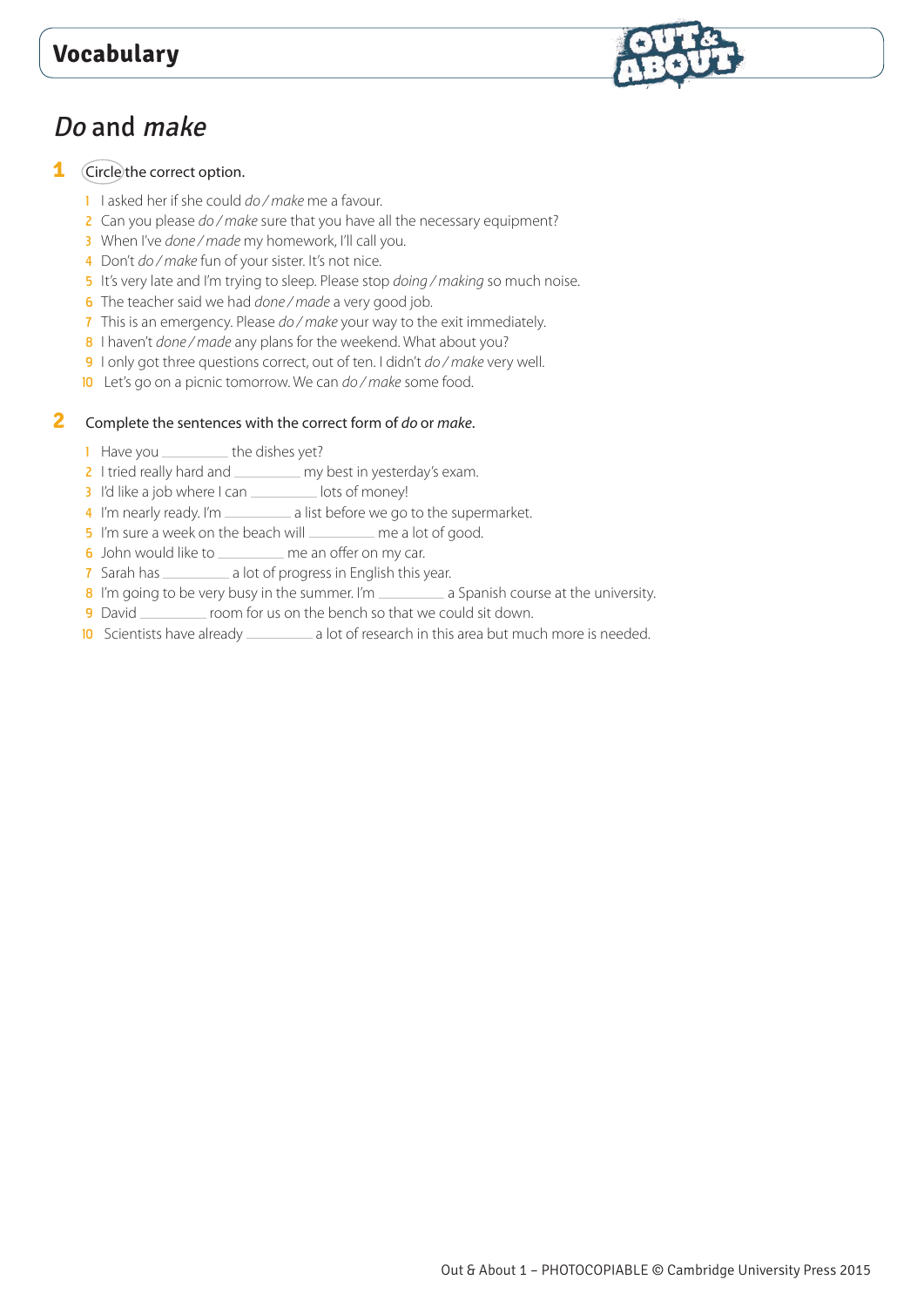

# Suffixes

**1** Complete the table with the roots in the box and the correct suffixes. Some roots can have two suffixes.

care- • comfort- • curi- • cultur- • emotion- • fantast- • hope- • unobtrus- • scientif- • reason- • sensit- • tedi- • use-

| -able | -a | -ful | -nu | -ive | -less | $-ous$ |
|-------|----|------|-----|------|-------|--------|
|       |    |      |     |      |       |        |
|       |    |      |     |      |       |        |
|       |    |      |     |      |       |        |
|       |    |      |     |      |       |        |

## **2** Complete the sentences. Choose from the adjectives in the table in Exercise 2.

- $\frac{1}{2}$  I've always been \_\_\_\_\_\_\_\_ about how the human body works and have read a lot about it.
- 2 I'm worried about his  $\frac{1}{2}$  state because he isn't talking to anyone.
- 3 If you explain why you can't go, I'm sure she'll understand. She's a very \_\_\_\_\_\_\_\_\_\_ person.
- 4 You might find this website \_\_\_\_\_\_\_\_\_\_ as it has some good tips on revision.
- 5 We feel **because no one will help us and nothing is ever going to change.**
- 6 The city offers many \_\_\_\_\_\_\_\_\_\_\_ activities such as concerts, plays and art exhibitions.
- 7 I think I got very upset by her criticism because I'm very .
- 8 Do you enjoy gardening or do you find it \_\_\_\_\_\_\_\_?
- 9 She's a <u>second</u> teacher because she makes her lessons really interesting and fun.
- 10 Please be \_\_\_\_\_\_\_\_ with my laptop. Don't drop it!

#### **3** Complete the table with adjectives from the text in Exercise 7.

## **4** Complete the sentences. Choose from the adjectives in the table in Exercise 8.

- 1 To be you need to have good communication and organisational skills.<br>
2 He's so \_\_\_\_\_\_\_\_\_\_ about his subject that he can't stop talking about it!
- <sup>2</sup> about his subject that he can't stop talking about it!
- 3 My favourite \_\_\_\_\_\_\_\_\_\_\_ activity is chatting with my friends in a café.
- 4 I'd like a course that combines \_\_\_\_\_\_\_\_\_\_\_\_\_ study with practical training.
- 5 I can concentrate in the library because it's so \_\_\_\_\_\_\_\_\_\_. Nothing disturbs me there.
- 6 The Law Department is in a very see the part of town, which has a lot of beautiful old buildings.
- 7 Simon was very \_\_\_\_\_\_\_\_\_ and lent me a lot of books that I needed.
- 8 The main lecture theatre is \_\_\_\_\_\_\_\_\_\_\_\_. It can hold about 1,500 students.
- 9 I feel the possibilities are \_\_\_\_\_\_\_\_\_. There are so many things I can do.
- 10 If you have a second problem such as stress or worry, please talk to someone.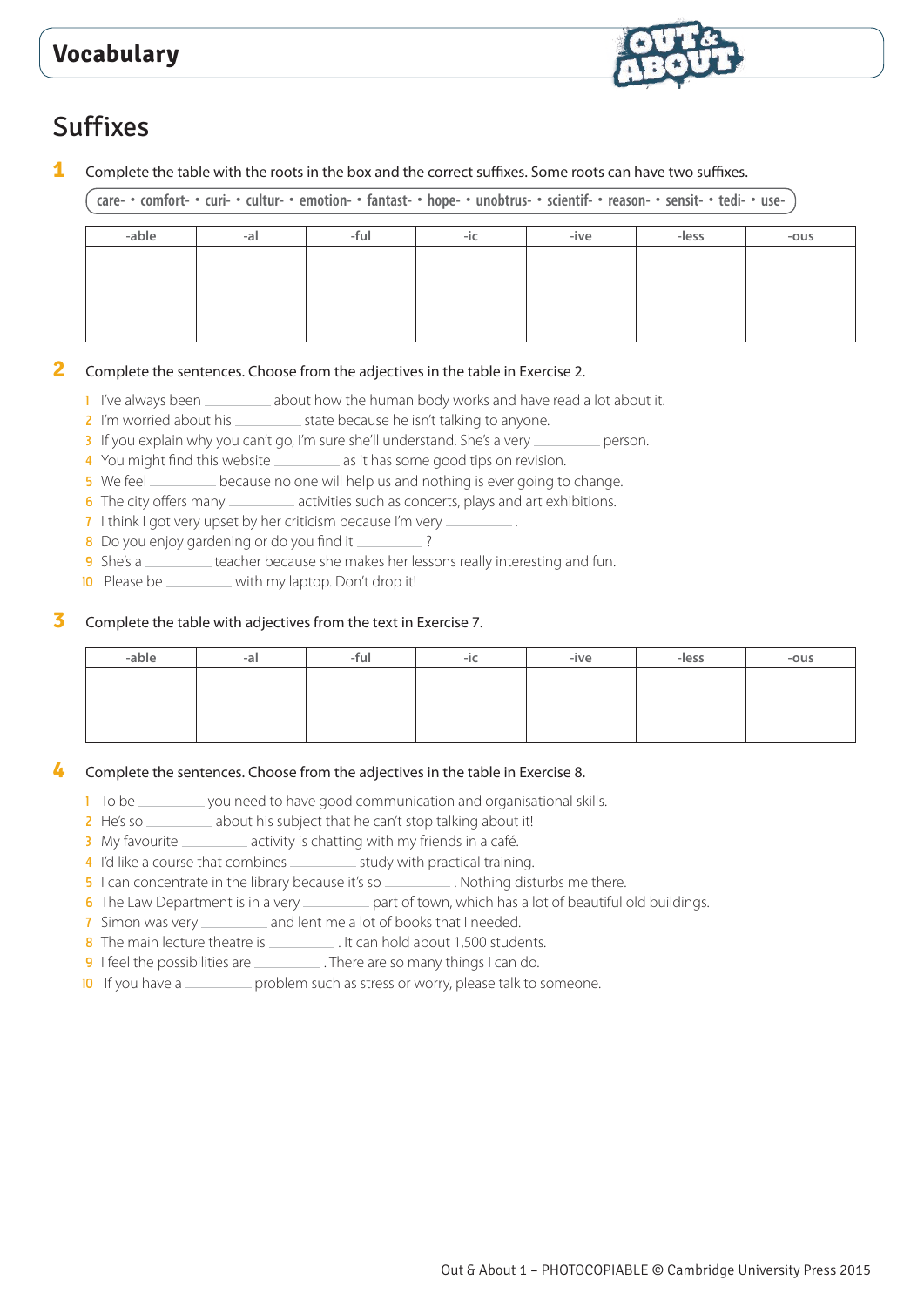

## **5** Complete the roots with suffixes that are used to make nouns for people. Then complete the sentences with the correct form of the words.

| A activ      | E journal |
|--------------|-----------|
| B competit   | F driv    |
| C demonstrat | G pension |
| D inhabit    | H stud    |

- 1 A TV \_\_\_\_\_\_\_\_\_ was hurt as he was filming the protests.
- 2 Although the were angry, the demonstration remained peaceful.
- 3 There are thousands of \_\_\_\_\_\_\_\_\_\_ in our town because we have two universities.
- 4 After months of being unemployed, he's just got a job as a taxi
- 5 She has been an **in the animal rights movement for many years.**
- 6 Many of the region's 10 million \_\_\_\_\_\_\_\_ are leaving to find work in the big cities.
- 7 My grandparents are both \_\_\_\_\_\_\_ in their sixties, who are enjoying their retirement.
- 8 There were nearly 40,000 in this year's marathon.

## **6** Complete the words for people with the suffixes in the box.

# **-ant • -ent • -er • -ist • -or**

- 1 An anthropolog… is a person who studies humans, their customs, beliefs and relationships.
- 2 A support... is a person who agrees with someone or something.
- 3 An immigr... is a person who comes to live in a different country.
- 4 An elect... is a person who votes.
- 5 A presid… is a person who holds the highest position in an organisation or country.
- 6 A psycholog… is a person who studies people's thoughts, feelings and behaviour.
- 7 A consult… is a person who advises people on a particular subject.
- 8 A riot... is a person who takes part in a noisy, violent and uncontrolled public meeting.
- 9 An oppon... is a person who disagrees with something and speaks against it.
- 10 An administrat... is a person who helps to manage an organisation.

# **7** Complete the sentences with the correct form of the nouns in Exercise 8.

- 1 The <u>success</u> burnt cars and broke into shops before the police arrived and stopped them.
- 2 The \_\_\_\_\_\_\_ of this law say that it should be changed because it is causing huge problems for many families.
- 3 Our movement has a lot of young \_\_\_\_\_\_\_\_\_\_ because they agree with our policies for reducing youth unemployment.
- 4 In the USA, a new \_\_\_\_\_\_\_\_\_\_\_ is elected every four years.
- 5 A team of <u>same is living with the people on the island in order to understand their beliefs and way of life.</u>
- 6 As a clinical \_\_\_\_\_\_\_\_\_\_\_, Carmen works with people who have emotional problems.
- 7 My parents came here as \_\_\_\_\_\_\_\_\_\_\_ 40 years ago and they feel this country is now their home.
- 8 We have employed a to tell us how to improve our computer systems.
- 9 Many stayed at home, so the turnout in yesterday's election was only 31%.
- 10 Matthew works as an **intrick** in the planning department of our local council.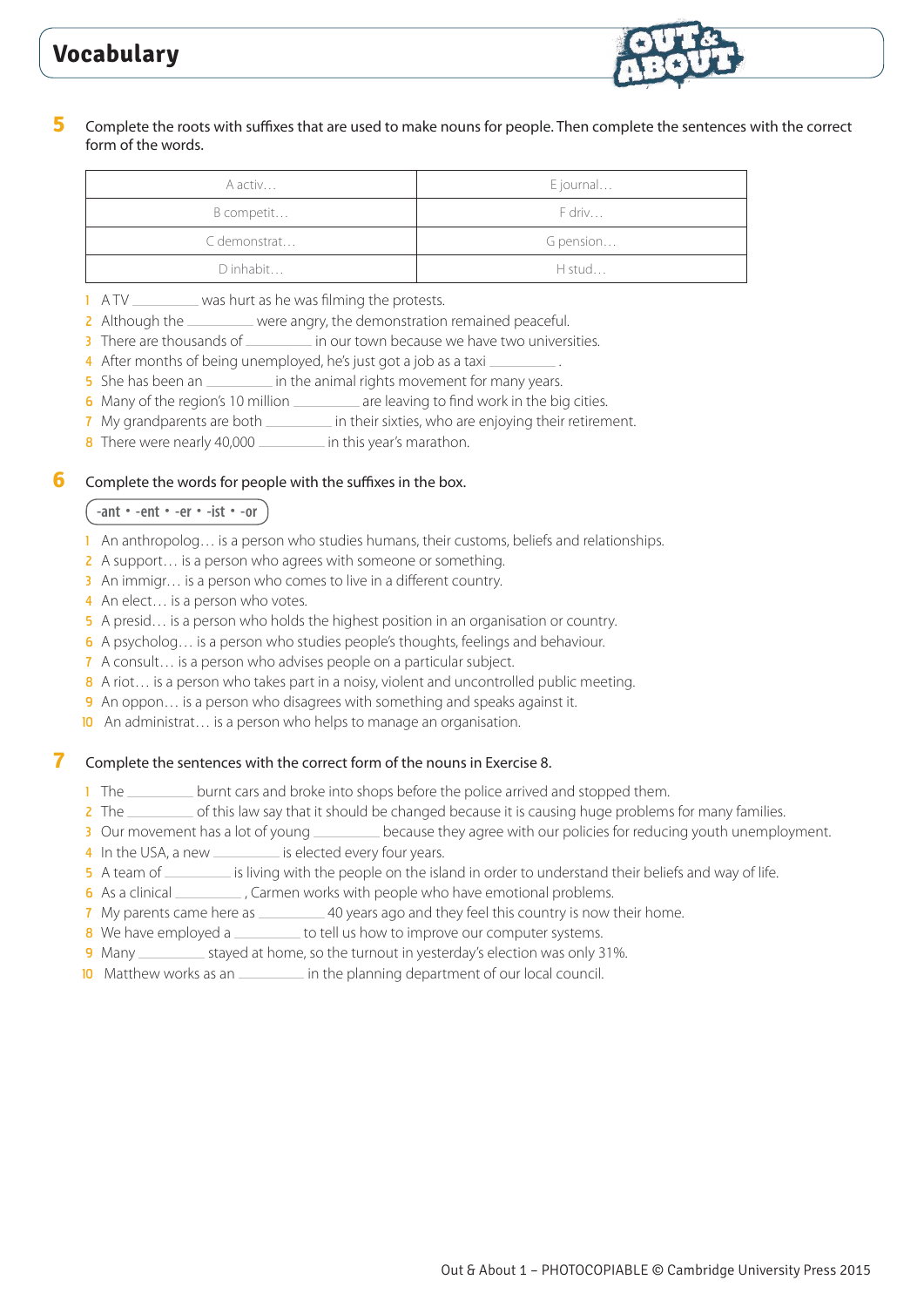

# Social issues

**1** Complete the sentences with the words and phrases in the box.

**collective action • demonstration • grassroots • movement • revolution • uprising**

- 1 As a result of the <u>the king</u> was replaced by a group of military generals.
- 2 This is a powerful \_\_\_\_\_\_\_\_ protest movement because many ordinary people are angry about the lack of healthcare.
- 3 The army's attempts to deal with the have not been successful as there is still frequent fighting on the streets of the capital.
- 4 Every week there is a peaceful subsetimation outside our local hospital to protest against the plans to close it.
- 5 I know from experience that interest is much more effective than different people acting individually.
- 6 He's always belonged to the peace \_\_\_\_\_\_\_\_ because he's opposed to war.

#### **2** Complete the crossword.

|                |                |    |    |    |  |                | $\mathbf{1}$ |                |
|----------------|----------------|----|----|----|--|----------------|--------------|----------------|
|                | $\overline{2}$ |    |    | 3  |  | $\overline{4}$ |              |                |
| $\mathbbm{5}$  |                |    |    |    |  |                |              |                |
|                |                |    |    |    |  |                |              |                |
|                |                | 6  |    |    |  |                |              | $\overline{7}$ |
|                |                |    |    |    |  | $\, 8$         |              |                |
|                |                |    |    |    |  |                |              |                |
|                |                |    |    |    |  |                |              |                |
| $\overline{9}$ |                |    |    |    |  |                |              |                |
|                |                |    |    |    |  |                |              |                |
|                |                | 10 |    | 11 |  |                |              |                |
|                |                |    |    |    |  |                |              |                |
|                |                |    |    |    |  |                |              |                |
|                |                |    | 12 |    |  |                |              |                |

#### Across

- 5 When ..... is high, a lot of people don't have jobs.
- 8 Food prices will ..... because there is a shortage of many types of food.
- 9 Improving our town's facilities will ... to more tourists coming here.
- 10 The government is pleased because the public ..... has fallen.
- 12 The political and social crisis has cost the country's ..... billions of dollars.

#### Down

- 1 Many governments have introduced spending ….. to save money.
- 2 Some politicians want to ..... income tax as a way of raising more money for the government.
- 3 The..... in the region feel hopeless as there is no sign of future work becoming available.
- 4 The ..... age for men and women in the UK will rise to 70 by the 2060s.
- 6 In 2013 the number of young people in the world who were looking for a job ….. at 75 million.
- 7 The government has ..... public spending by cutting jobs in the public sector.
- **II** Economists are afraid that we may go ..... recession very soon.